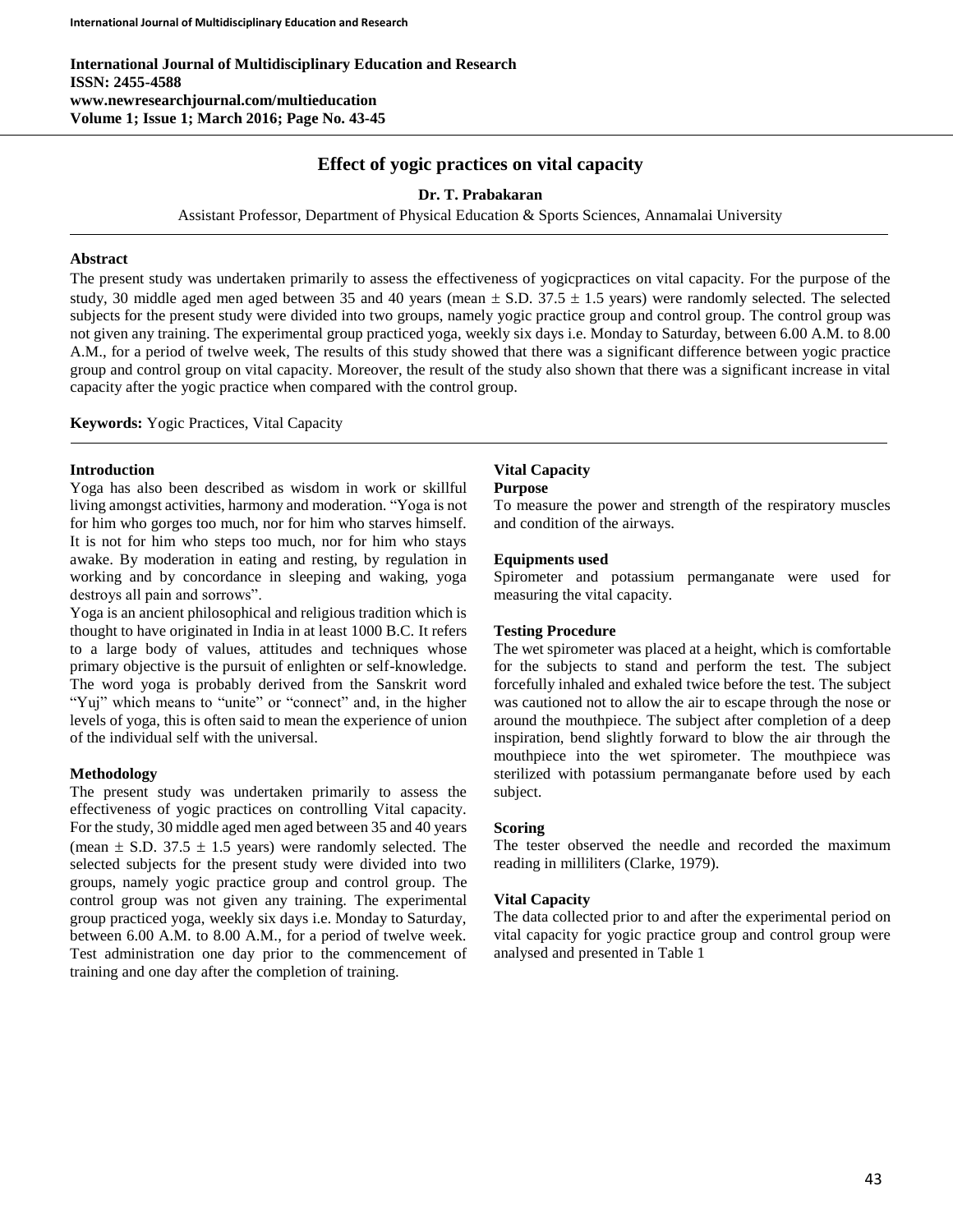|                                      | <b>Yogic Practice</b><br>Group | <b>Control Group</b> | <b>Source of Variance</b> | <b>Sum of Square</b> | df | <b>Mean Square</b> | 'F' ratio |
|--------------------------------------|--------------------------------|----------------------|---------------------------|----------------------|----|--------------------|-----------|
| Pre-test<br>Mean<br>S.D.             | 2557.33<br>53.515              | 2574.67<br>40.332    | <b>Between</b><br>Within  | 2253.33<br>62866.7   | 28 | 2253.33<br>2245.24 | 1.004     |
| Post-test<br>Mean<br>S.D.            | 2574.67<br>57.677              | 2568.67<br>47.64     | <b>Between</b><br>Within  | 270.00<br>78346.7    | 28 | 270.00<br>2798.10  | 0.096     |
| <b>Adjusted</b><br>Post-test<br>Mean | 2583.956                       | 2559.378             | <b>Between</b><br>Within  | 4373.72<br>6129.31   | 27 | 4373.72<br>227.012 | $19.27*$  |

**Table 1:** Analysis of Covariance on Vital Capacity of Yogic Practice Group and Control Group

\* Significant .05 level of confidence.

(The table values required for significance at .05 level of confidence with df 1 and 28 and 1 and 27 were 4.20 and 4.21 respectively).

Table - 1 showed that the pre-test mean values of vital capacity for yogic practice group and control group were  $2557.33 \pm$ 53.515 and 2574.67  $\pm$  40.332 respectively. The obtained 'F' ratio value of 1.004 for pretest scores of yogic practice group and control group on vital capacity was less than the required table value of 4.20 for significance with df 1 and 28 at .05 level of confidence.

The post-test mean values for vital capacity for yogic practice group and control group were  $2574.67 \pm 57.677$  and  $2568.67 \pm 10.67$ 47.64 respectively. The obtained 'F' ratio value of 0.096 for post-test scores of yogic practice group and control group was lesser than the required table value of 4.20 for significance with df 1 and 28 at .05 level of confidence.

The adjusted post-test mean values of vital capacity for yogic practice group and control group were 2583.956 and 2559.378 respectively. The obtained 'F' ratio value of 19.27 for adjusted post-test scores of yogic practice group and control group were greater than the required table value of 4.21 for significance with df 1 and 27 at .05 level of confidence.

The mean values of yogic practice group and control group on vital capacity were graphically represented in Figure - 1.



**Fig 1:** Bar Diagram Showing the Mean Values of Yogic Practice Group and Control Group on Vital Capacity

## **Result**

The results of this study showed that there was a significant difference between yogic practice group and control group on vital capacity. Moreover, the result of the study also shown that there was a significant increase in vital capacity after the yogic practice when compared with the control group.

## **References**

- 1. Moorehouse, Lawrence E, Augustus T, Miller, Physiology of Exercise, St. Louis: The C. V. Mosby Company, 1983.
- 2. Myld Harry Ceal, Eric H. Partridge (ed), Webster Universal Dictionary, Bombay: The Tulsi Shab Enterprises, 1970.
- 3. Neil EB, Psychology Today and Tomorrow, New York: Harper and Brothers, 1981.
- 4. Pavithrananda, Swami, Commonsense About Yoga, Himalayas: President Advara Ashram, 1985.
- 5. Pearce, Evelyn C. Anatomy and Physiology for Nurses, New York: Oxford University Press, 1989.
- 6. Persaud, Raj, the Motivated Mind, London: Bantam Press, 2005.
- 7. Saraswathi, Swami Satyanand Asana Pranayama Mudra Bandha, Varanasi: Bharagava Bushan Press, 1999.
- 8. Shaver, Larry G. Essentials of Exercise Physiology, New York: Macmillan Publishing Company, 1981
- 9. Sloul RW. (ed), Arterial Disease on the Elderly, Edinburgh: Churchill Livingston. 1984.
- 10. The Encyclopedia Americana, Connecticut: Grolier Incorporated, 1984.
- 11. Udupa KN. Stress, Its Management by Yoga, New Delhi: Motilal Banarsidass, 1985.
- 12. Acharya BK, Upadhyay AK, Ruchita T, Upadhyay, Kumar A. Pranayama (Voluntary Regulated Breathing) and Yogasana (Yoga Postures) on Lipid Profile in Normal Healthy Junior Footballers, International Journal of Yoga, 2010, 3:2.
- 13. Agte, Vaishali V, Madhavi U, Jahagirdar, Kirtan V, Tarwadi. The Effects of Sudarshan Kriya Yoga on Some Physiological and Biochemical Parameters in Mild Hypertensive Patients, Indian Journal of Physiology and Pharmacology, 2011; 55:2.
- 14. Bharshankar, Jyotsana R, Rajay N, Bharshankar Vijay, kumar N, Deshpande, *et al.* Shoba B. Kaore and Geeta B. Gosavi, "Effect of Yoga on Cardiovascular System in Subjects Above 40 Years, Indian Journal of Physiology Pharmacology, 2003, 47:2,
- 15. Birkel DA, Edgre L. Hatha Yoga: Improved Vital Capacity of College Students, Altern Ther Health Medical, 2000, 6:6.